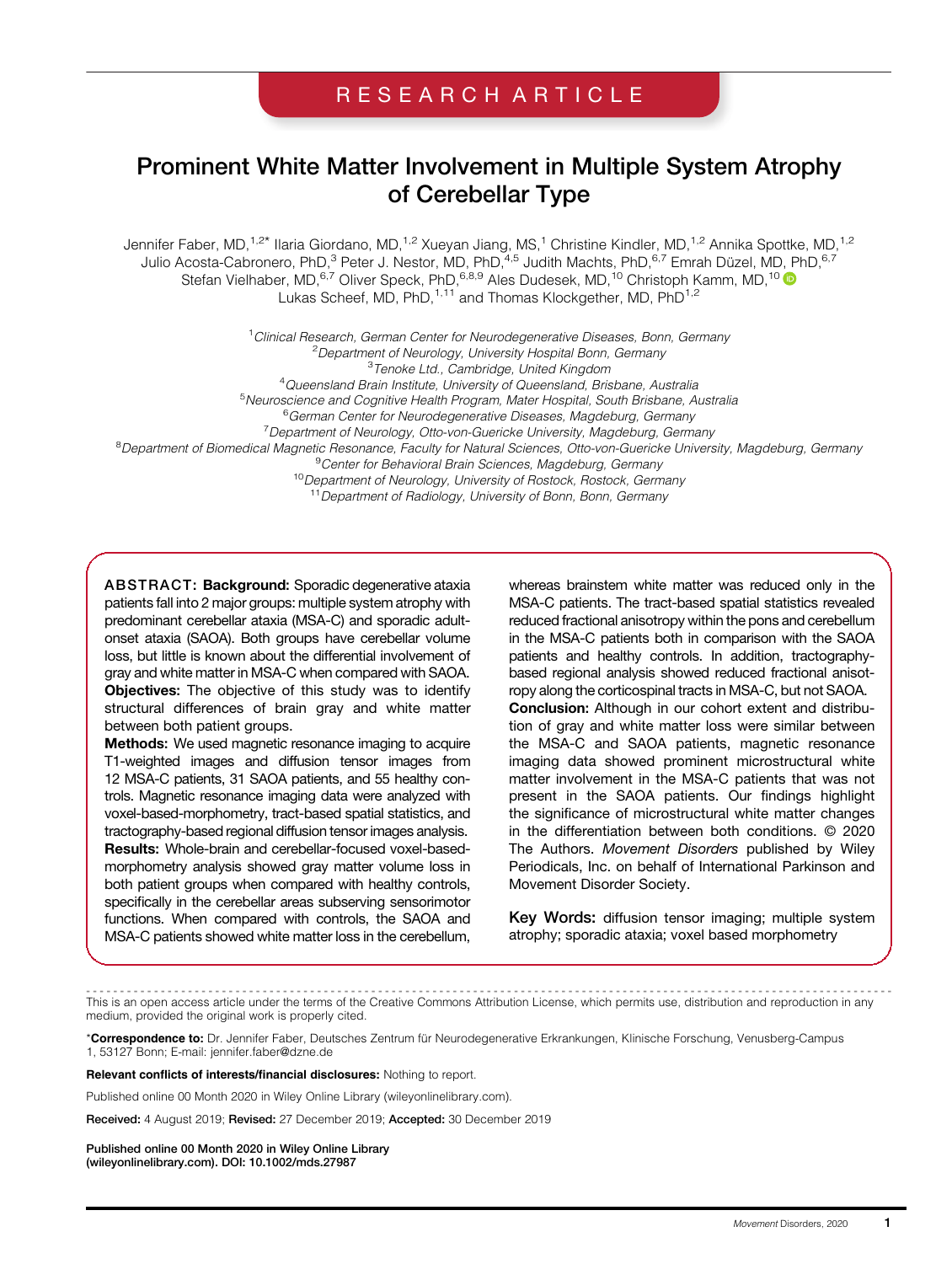Progressive ataxia frequently starts in adults without a familial background. These patients may suffer from an acquired ataxia, such as alcoholic cerebellar degeneration or paraneoplastic cerebellar degeneration. Others have a genetic cause despite negative family history.1-3 In the majority of these patients, however, a genetic or acquired cause of ataxia cannot be identified suggesting a sporadic degenerative ataxia.

Sporadic degenerative ataxia patients fall into 2 major groups. In 1 group, the underlying brain disease is multiple system atrophy (MSA). MSA is characterized by widespread degeneration of the cerebellum, brainstem, basal ganglia, and spinal cord. Some of these patients have prominent degeneration of cerebellum and brainstem and typically present with sporadic ataxia (MSA with predominant cerebellar ataxia [MSA-C]), whereas those with prominent basal ganglia degeneration suffer from parkinsonism (MSA with predominant parkinsonism). The definitive diagnosis of MSA requires demonstration of oligodendroglial inclusions at autopsy,  $4.5$  but a probable diagnosis can be made with high predictive accuracy on clinical grounds alone. The essential diagnostic feature of MSA is severe autonomic failure defined by orthostatic blood pressure drop of at least 30 mmHg systolic after standing from a recumbent position or urinary incontinence.<sup>6</sup> The second group of sporadic ataxia is clinically distinguished from MSA-C by the lasting absence of severe autonomic failure. These patients have been designated as idiopathic late-onset cerebellar ataxia or sporadic adult onset ataxia (SAOA) of unknown etiology.<sup>7,8</sup> The few SAOA cases that have come to autopsy had degeneration restricted to the cerebellar cortex and inferior olives,  $9,10$ but it is not clear whether SAOA is a disease entity or rather a group of different conditions presenting with a uniform clinical syndrome of progressive cerebellar ataxia. Compared with MSA, SAOA takes a more benign course.<sup>11,12</sup> In the first years after ataxia onset, a distinction between MSA-C and SAOA is often not possible, as severe autonomic failure defining MSA-C may only manifest several years after ataxia onset.

Atrophy of the cerebellum and brainstem are common features of MSA-C and SAOA.13-22 In addition, microstructural alterations of the white matter have been reported in previous studies in MSA-C patients.<sup>21-24</sup> We used multimodal imaging approach to assess structural alteration of the brain in a deeply phenotyped cohort of MSA-C and SAOA patients to identify magnetic resonance imaging (MRI) parameters that might help to differentiate both conditions.

#### Methods

#### **Participants**

All patients were participants of the SPORTAX study, a prospective natural history study that longitudinally assessed the disease course of sporadic ataxia in elderly patients (Sporadic Degenerative Ataxia With Adult Onset: Natural History Study (SPORTAX-NHS)).<sup>11</sup> The SPOR-TAX inclusion criteria are as follows: (1) progressive ataxia, (2) ataxia onset after the age of 40 years, (3) informative and negative family history (no similar disorders in firstdegree and second-degree relatives; parents older than 50 years, or, if not alive, age at death of more than 50 years; no consanguinity of parents), and (4) no established acquired cause of ataxia (for details see Supporting Information Table 1). Participants were classified as MSA-C if they fulfilled the criteria for clinically probable MSA-C as defined in the second consensus statement by Gilman and colleagues.6 In particular, all MSA-C patients presented with autonomic failure (Supporting Information Table 1 and Supporting Information Table 3). Participants not fulfilling the criteria for clinically probable MSA-C were classified as SAOA. The SPORTAX assessment protocol includes the Unified Multiple System Atrophy Rating Scale, $25$  the Scale for the Assessment and Rating of Ataxia  $(SARA)<sup>26</sup>$  and the Inventory of Non-Ataxia Signs (INAS).27 Detailed group characteristics are given in Table 1 and Supporting Information Table 3.

At 2 SPORTAX study sites (Bonn and Magdeburg), a MRI was acquired on all participants who gave consent and were able and willing to undergo MRI. To compare patient groups with healthy controls, we used MRI scans of healthy controls who participated in parallel studies using the identical MRI protocol. MRI scans of 12 MSA-C patients, 31 SAOA patients, and 55 healthy controls were included in the analysis (for details, see Supporting Information Table 2).

TABLE 1. Demographic characteristics of the study population

| Group       | Number (Site<br>BN/Site MD) | Mean Age at Scan<br>(Min-Max, SD) | Male<br>(Percentage) | Mean Age of<br>Onset (SD) | Mean Disease<br>Duration in<br>Years (SD) | Mean SARA<br>Sum Score (SD) | Mean INAS<br>Score (SD) | Mean UMSARS<br>Il Score (SD) |
|-------------|-----------------------------|-----------------------------------|----------------------|---------------------------|-------------------------------------------|-----------------------------|-------------------------|------------------------------|
| <b>SAOA</b> | 31(6/25)                    | $64.2(43 - 80, 10.6)$             | 18 (58.1)            | 57.1 (10.6)               | 7.1 $(5.5)^a$                             | 13.2 $(1.4)^a$              | 1.68 (1.3) $^{\rm a}$   | 13.2 $(6.1)^a$               |
| MSA-C       | 12 (9/3)                    | 62.8 (46–74, 7.7)                 | 7 (58.3)             | 58.5(7.3)                 | 4.0 $(1.7)^a$                             | 17.0 $(3.7)^a$              | 4.33 $(1.6)^a$          | 22.5 $(8.2)^a$               |
| HC          | 55 (18/37)                  | $64.7(46 - 78, 8.0)$              | 21 (38.2)            | NА                        | NА                                        | NА                          | NА                      | NА                           |

BN, Bonn; MD, Magdeburg; Min = minimum; Max = maximum; SD, standard deviation; SARA, Scale for the Assessment and Rating of Ataxia; INAS, Inventory of Non-Ataxia Signs; UMSARS, Unified Multiple System Atrophy Rating Scale; SAOA, sporadic adult-onset ataxia; MSA-C, multiple system atrophy with predominant cerebellar ataxia; HC, healthy control; NA, not available.

<sup>a</sup>Significant difference between SAOA and MSA-C patients,  $P < 0.01$ .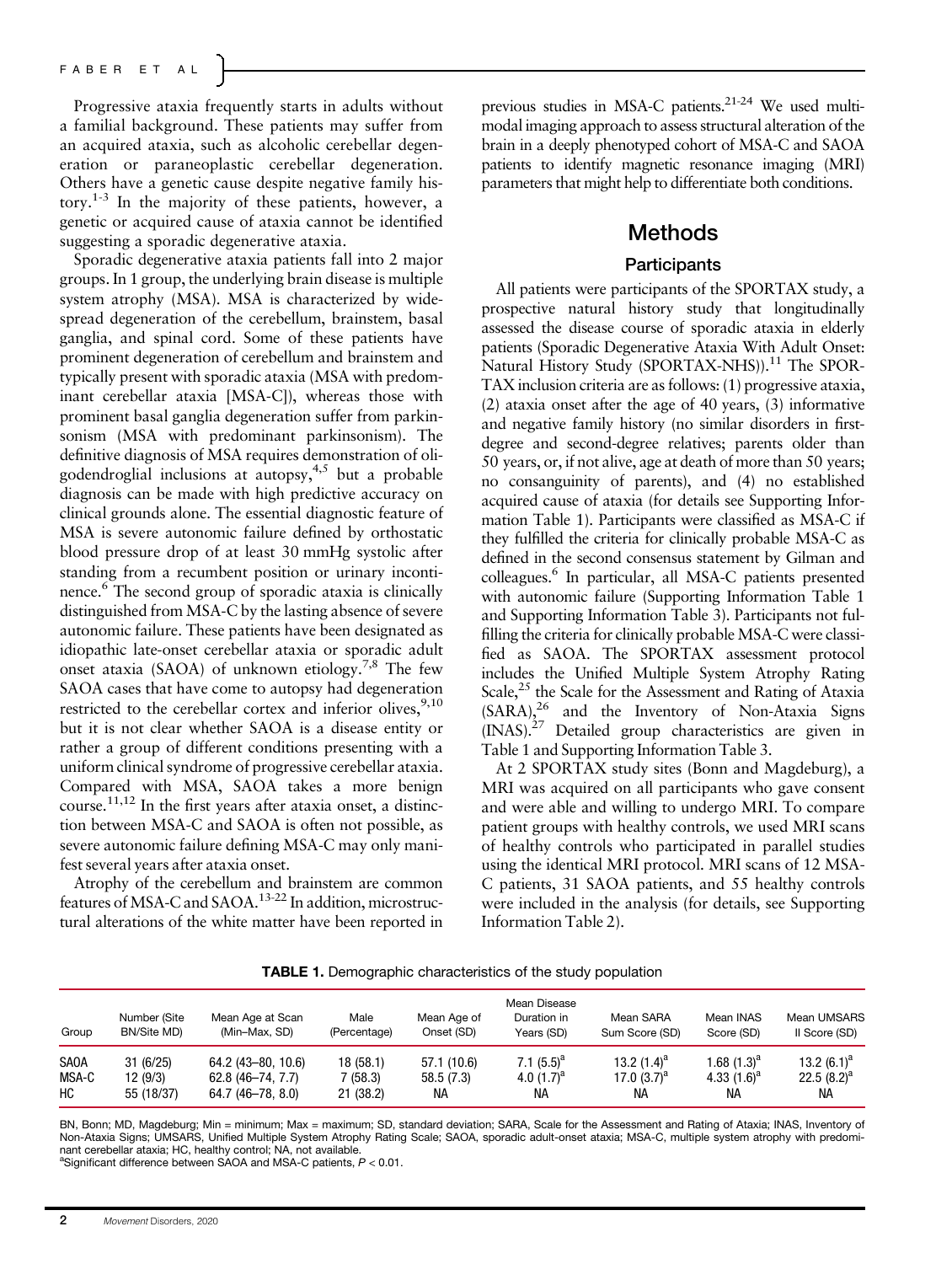The study was approved by the local ethics committees. All participants provided written informed consent. This study is registered with [ClinicalTrials.gov](http://clinicaltrials.gov) (NCT02701036).

#### Imaging Acquisition and Preprocessing

MRIs were acquired at both sites using a Siemens 3T scanner (Trio Tim in Bonn and Verio in Magdeburg, both Siemens Medical Systems, Erlangen, Germany). Both sites were equipped with the same gradient system and head coils (32 channel head coil) and used the same software release and MRI protocols.

Isotropic structural T1 images were acquired using a magnetization-prepared rapid gradient echo sequence with the following parameters: repetition time (TR) = 2500 ms, echo time (TE) =  $4.37$  ms, inversion time (TI) =  $1100$ ms, flip angle =  $7^\circ$ , receiver bandwith 140 Hz/Px, field of view = 256 mm  $\times$  256 mm  $\times$  192 mm with a voxel size of 1 mm isotropic, partial Fourier factor 7/8, and parallel imaging acceleration factor 2 (24 integrated reference lines) along the primary phase endcoding direction (anterior – posterior). Diffusion-weighted images were acquired using a twice-refocused single-shot echo planar imaging sequence with the following parameters:  $TR = 12100$  ms,  $TE = 88$  ms, field of view = 240 mm x 240 mm, 72 axial slices, with a voxel size of 2 mm isotropic, 1 scan without diffusion weighting (b0), and 30 diffusion-encoding directions with a b-value of 1000s/mm2 .

To reduce the sources of variance between scanners, several steps were taken before starting the study to harmonize the imaging methods across the participating sites. Both sites used SIEMENS scanners, and the imaging sequences were identical. The scans were acquired following the guidelines of the Imaging Network of the German Center for Neurodegeneration. For quality assurance and assessment, several steps were taken. The German Center for Neurodegeneration imaging network qualified each MRI site with a traveling head measurement prior to the start of the study and then provided every site with detailed standard operating procedures for the implementation of each protocol. All radiographers who operated MRIs in the study underwent centralized training to implement the standard operating procedures (ie, participants' positioning in the MRI scanner, sequence preparation steps, image angulation, participant instruction, and testing). A small MRI phantom built and designed by the American College of Radiology was used to monitor the performance of the MRI systems on a weekly basis. In addition, all scans had to pass a semiautomated check for conformity and scan quality during the data collection.

We included a bias field correction using the Advanced Normalization Tools software [\(http://stnava.github.io/](http://stnava.github.io/ANTs) [ANTs](http://stnava.github.io/ANTs)). Spatially normalized T1 data were compared voxel-wise by using a conventional voxel-based morphometry (VBM) tool<sup>28</sup> for whole-brain analysis and the spatially unbiased infratentorial template (SUIT) with the corresponding toolbox for the cerebellar-focused analysis.29 Both tools are included in the MATLAB-based statistical parametric mapping toolbox (MathWorks, Natick, Massachusetts, USA, https://www.fi[l.ion.ucl.ac.uk/spm/](https://www.fil.ion.ucl.ac.uk/spm/software/spm12) [software/spm12\)](https://www.fil.ion.ucl.ac.uk/spm/software/spm12). For SUIT-based analysis, all automatically generated cerebellar masks were visually inspected and, where necessary, manually corrected using FSLView as a part of the University of Oxford Centre for Functional MRI of the Brain, UK, (FMRIB) Software Library.<sup>30</sup> For spatial normalization in both pipelines, we used the Diffeomorphic Anatomical Registration using the exponentiated lie algebra algorithm with default settings including the multiplication by the determinate of the Jacobian matrix of deformation fields (modulation) to preserve local tissue volume during normalization.<sup>29,31</sup> For whole-brain VBM, gray and white matter probability segments were smoothed with a 8-mm Gaussian smoothing kernel (full-width at half-maximum (FWHM) = 8 mm), whereas for the SUIT pipeline cerebellar gray and white matter segments were smoothed using a 4-mm Gaussian kernel (FWHM  $=$  4 mm).

Diffusion data were analyzed by using tract-based spatial statistics  $(TBSS)^{32}$  for whole-brain analysis, as included in the FMRIB Software Library.<sup>30</sup> For tract-based regional analysis, we performed automated fiber-tract quantifica-tion [\(https://github.com/yeatmanlab/AFQ\)](https://github.com/yeatmanlab/AFQ).<sup>33</sup> Diffusion data were preprocessed. First, all 30 within-subject diffusion-weighted images were aligned to the b0 scan. Affine transformations were calculated using the Advanced Normalization Tools software. Second, two preprocessing pipelines were used in this study: for the TBSS analysis, preprocessing included eddy current correction and tensor fitting as provided within the FMRIB's diffusion toolbox [\(https://fsl.fmrib.ox.ac.uk/fsl/fslwiki/FDT](https://fsl.fmrib.ox.ac.uk/fsl/fslwiki/FDT)). For regional analysis, preprocessing also included eddy current correction and tensor-fitting steps, as included in the Vistasoft mrDiffusion software distribution [\(https://github.com/](https://github.com/vistalab/vistasoft/) [vistalab/vistasoft/](https://github.com/vistalab/vistasoft/), Stanford University, CA, USA). For TBSS analysis, we computed a study-wise space using the Advanced Normalization Tools software routines. Subsequently, all coregistered fractional anisotropy (FA) datasets were skeletonized. Skeletonized FA data were used for the statistical analysis. For FA analysis in specific fiber tracts, we used the fiber-tract quantification method (details about the tracking procedure for automated fiber-tract quantification are described in Yeatman and colleagues $^{33}$ ). Their method can be briefly summarized as follows: first, the fanning out ends of tracts are cut; next, the medial, white matter associated part of each tract is subdivided into 100 equidistant nodes along the tract trajectory; and finally, for every node, a weighted mean FA value is calculated, resulting in a tract diffusion profile. The variation of FA along the tracts is the result of anatomical and geometric characteristics of each particular tract, for example, curvature, branching, or crossing fibers.<sup>33</sup> The tracking was performed in subject space.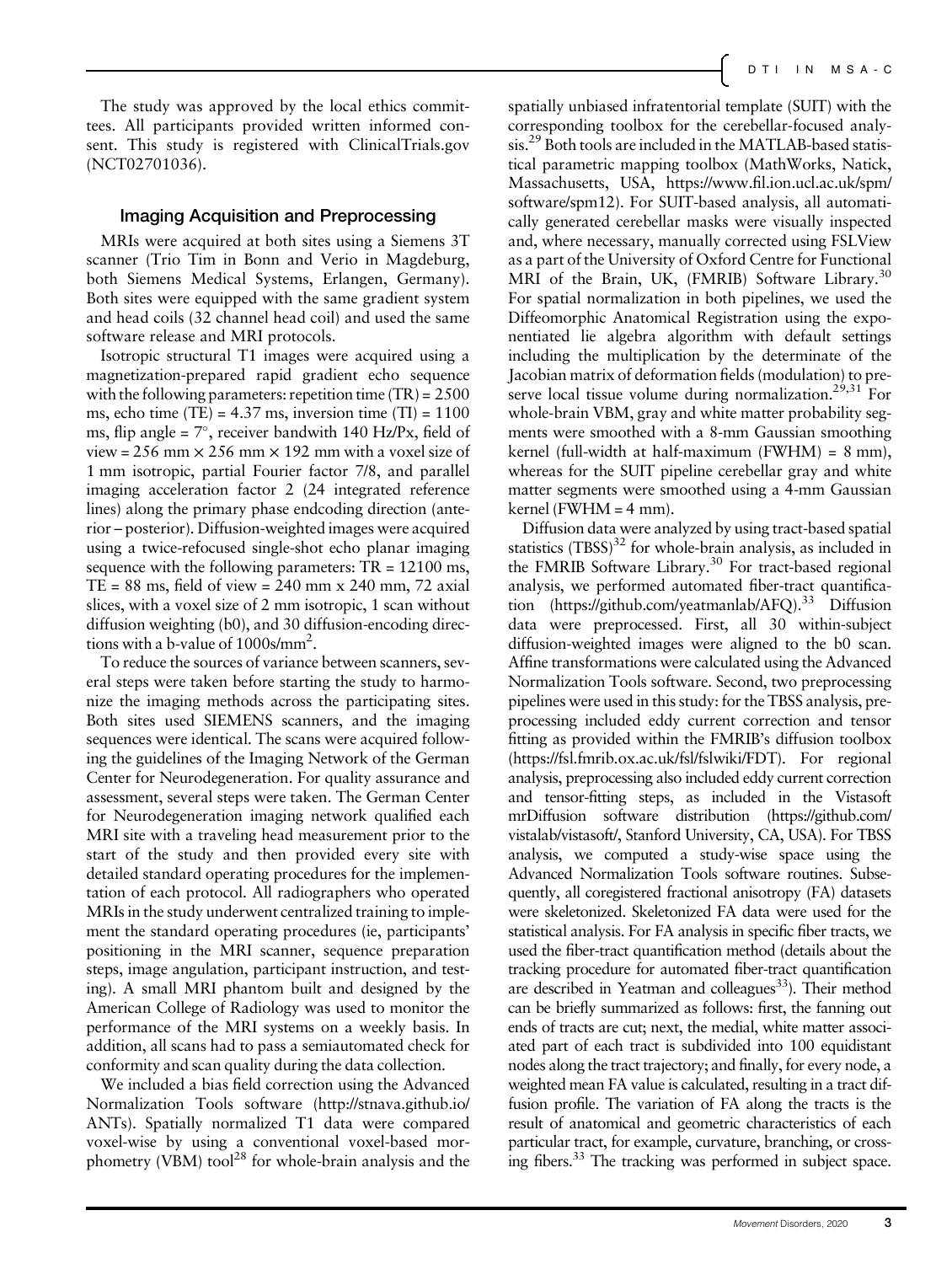Therefore, spatial normalization was not required. Measurements were carried out following the automated fiber-tract quantification toolbox $33$  in the forceps major and minor of the corpus callosum, cingulum, uncinate and arcuate fasciculus, and inferior and superior longitudinal fasciculi as well as the inferior fronto-occipital fasciculus, the thalamic radiation, and the corticospinal tract. In addition to the FA, we delineated the values of radial diffusivity (RD) and axial diffusivity (AD) along the aforementioned fiber tracts.

#### Statistical Analysis

To examine the structural difference between groups, we set up a general linear model including scanner, age, and gender as well as total intracranial volume as nuisance covariates to account for their effects on brain structure. As the groups differed with respect to site at which the scan was performed, year of scan, and, for the diffusion tensor imaging (DTI) analysis, angulation of the scan, we also included these parameters as covariates of no interest. In addition, we performed analyses within the patient group including disease duration and SARA as additional covariates in the respective statistical models testing for group differences and performed analyses testing the correlation of disease duration and SARA with the gray and white matter alteration (VBM) and alterations in FA, RD, and AD (TBSS, tract-based

regional analyses). INAS was not included because nonataxia signs characterized the MSA-C group leading to a (nonorthogonal) alignment of the parameters group (MSA-C vs. SAOA) and INAS. For the whole-brain and cerebellar voxel-wise analyses, we applied 2-sample t tests for each group comparison and gray and white matter segments were compared separately. We only included voxels in each analysis with tissue class probabilities greater than 20%. Statistical cut-offs included family-wise error correction (FWE) for multiple comparisons. We considered voxels with a  $P_{\text{FWF}}$  <0.01 as significant. Only clusters with an extend threshold of 10 were accepted. Effect sizes were calculated using Cohen's d. For the TBSS analysis, the threshold-free cluster enhancement method was applied with default settings. The statistical cut-off was set to  $P_{\text{FWE}}$  <0.01.

For tract-based regional FA, AD, and RD analysis, we carried out an analysis of covariance with the same covariates that were included in the whole-brain analysis models for each of the 100 nodes along each tract. Bonferroni correction was applied to correct for multiple comparisons. Group differences with a Bonferronicorrected P value of  $P < 0.001$  were considered significant.

For each analysis, we only accepted results that have been corrected for multiple comparisons at the most stringent significance level.



FIG. 1. Cerebellar focused voxel-based morphometry analysis in multiple system atrophy with predominant cerebellar ataxia and sporadic adult-onset ataxia compared with healthy controls ( $P_{\text{FWE}}$  < 0.01). (A) Gray matter atrophy projected onto a cerebellar flatmap in multiple system atrophy with predominant cerebellar ataxia. (B) Gray matter atrophy in sporadic adult-onset ataxia. (C) White matter atrophy projected on 7 sagittal and 1 axial slice in multiple system atrophy with predominant cerebellar ataxia. (D) White matter atrophy in sporadic adult-onset ataxia. [Color figure can be viewed at [wileyonlinelibrary.com](http://wileyonlinelibrary.com)]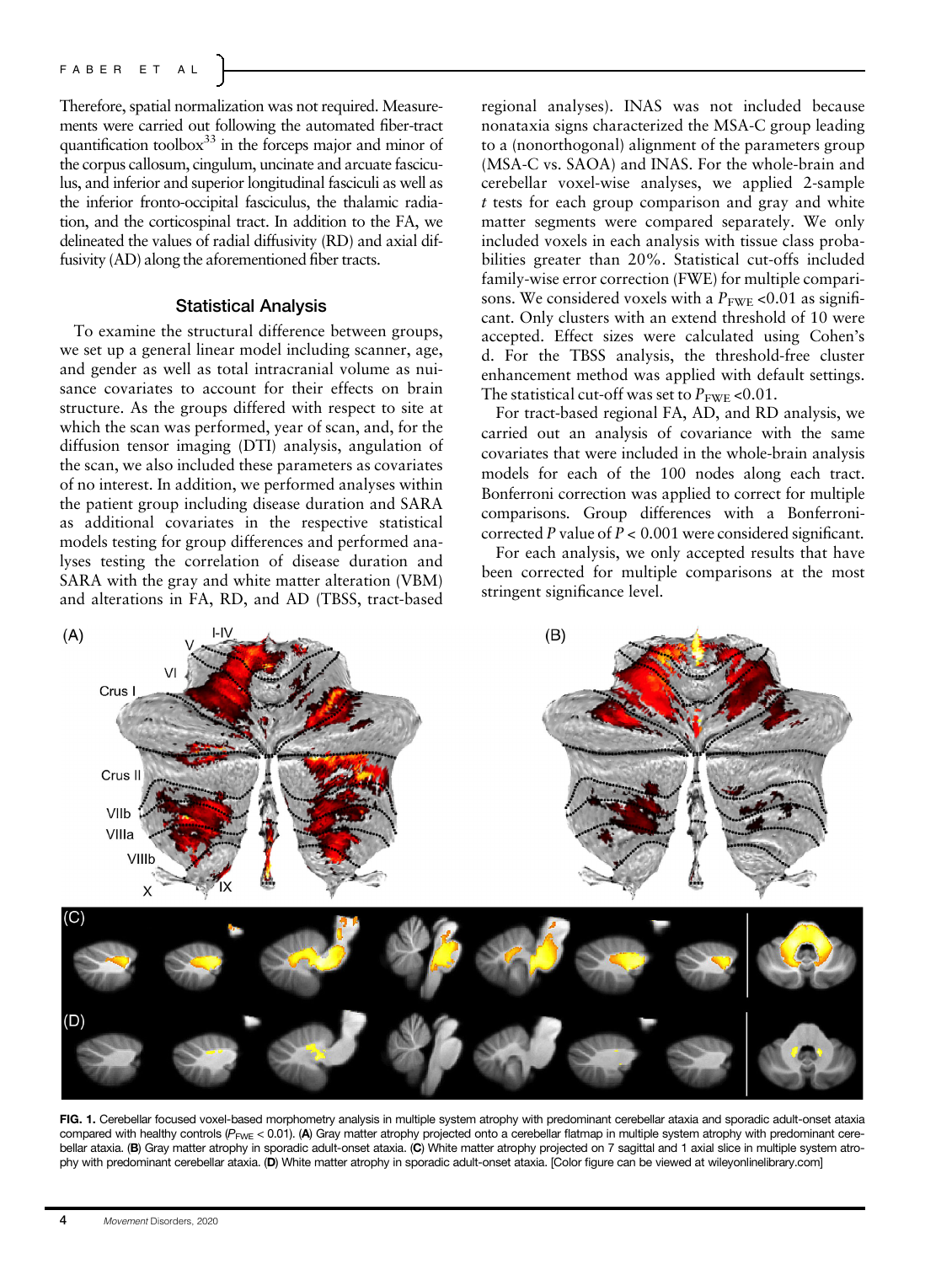#### **Results**

Demographic and clinical data of the study population are given in Table 1 and Supporting Information Table 3. MSA-C patients, SAOA patients, and healthy controls did not differ with respect to age and sex distribution. When compared with the SAOA patients, disease duration in the MSA-C patients was shorter  $(P < 0.01)$ , and the SARA and INAS count were higher  $(P < 0.01)$ . Urinary dysfunction and orthostatic dysregulation ( $P < 0.01$ ) as well as hyperreflexia ( $P < 0.05$ ) and rigidity  $(P < 0.01)$  were significantly more frequent in the MSA-C patients when compared with the SAOA patients.

Whole-brain VBM did not reveal differences in gray or white matter volume between the MSA-C and SAOA patients, but the cerebellar gray and white matter of both patient groups were reduced when compared with healthy controls (Supporting Information Fig. 1). Furthermore, brainstem white matter in the MSA-C patients was reduced when compared with the healthy controls (Supporting Information Fig. 1).

The cerebellar VBM analysis using the SUIT toolbox returned gray matter volume reductions of both patient groups relative to healthy controls. Gray matter volume loss in patients was primarily found in the cerebellar areas subserving sensorimotor functions (Fig. 1).<sup>34</sup> The distribution of cerebellar gray matter volume loss was almost comparable in the SAOA and MSA-C patients,

each in comparison with healthy controls. There was no significant difference between the SAOA and MSA-C patients. Cerebellar white matter was likewise reduced in both patient groups when compared with healthy controls. The MSA-C patients showed pronounced white matter loss in the cerebellum, the middle cerebellar peduncles, and the brainstem in comparison with healthy controls, whereas the SAOA patients in comparison with healthy controls only showed white matter loss in the cerebellar regions and middle cerebellar peduncles, but not the brainstem. The difference between the MSA-C and SAOA patients did not reach statistical significance.

When including disease duration and SARA as additional covariates in the statistical models, we did not find any significant difference between the MSA-C and SAOA patients, neither in the whole brain nor in the cerebellar VBM.

The effect sizes of the peak voxel in the whole-brain and cerebellar-focused gray and white matter VBM, for the comparison of MSA-C patients as well as for the comparison of SAOA patients with healthy controls were >1 (for details, see Supporting Information Table 5).

TBSS revealed reduced FA in the MSA-C patients both in comparison with the SAOA patients and healthy controls. Relative to healthy controls, the FA in the MSA-C patients was reduced in the pontine regions, the middle cerebellar peduncles, and the central portion of cerebellar white matter. Thus, major parts of the



FIG. 2. Tract-based spatial statistics of fractional anisotropy in multiple system atrophy with predominant cerebellar ataxia compared with sporadic adult-onset ataxia and healthy controls. Reductions in multiple system atrophy with predominant cerebellar ataxia compared to sporadic adult-onset ataxia are shown in green, and reductions compared with healthy controls in blue  $(P_{FWE} < 0.01)$ . Data are presented on 9 sagittal and 3 axial slices. The cerebellar subregions are colored for anatomical reference: anterior cerebellum in red, superior posterior cerebellum in orange, the inferior posterior cerebellum in yellow, and the vermis in bright yellow. [Color figure can be viewed at [wileyonlinelibrary.com\]](http://wileyonlinelibrary.com)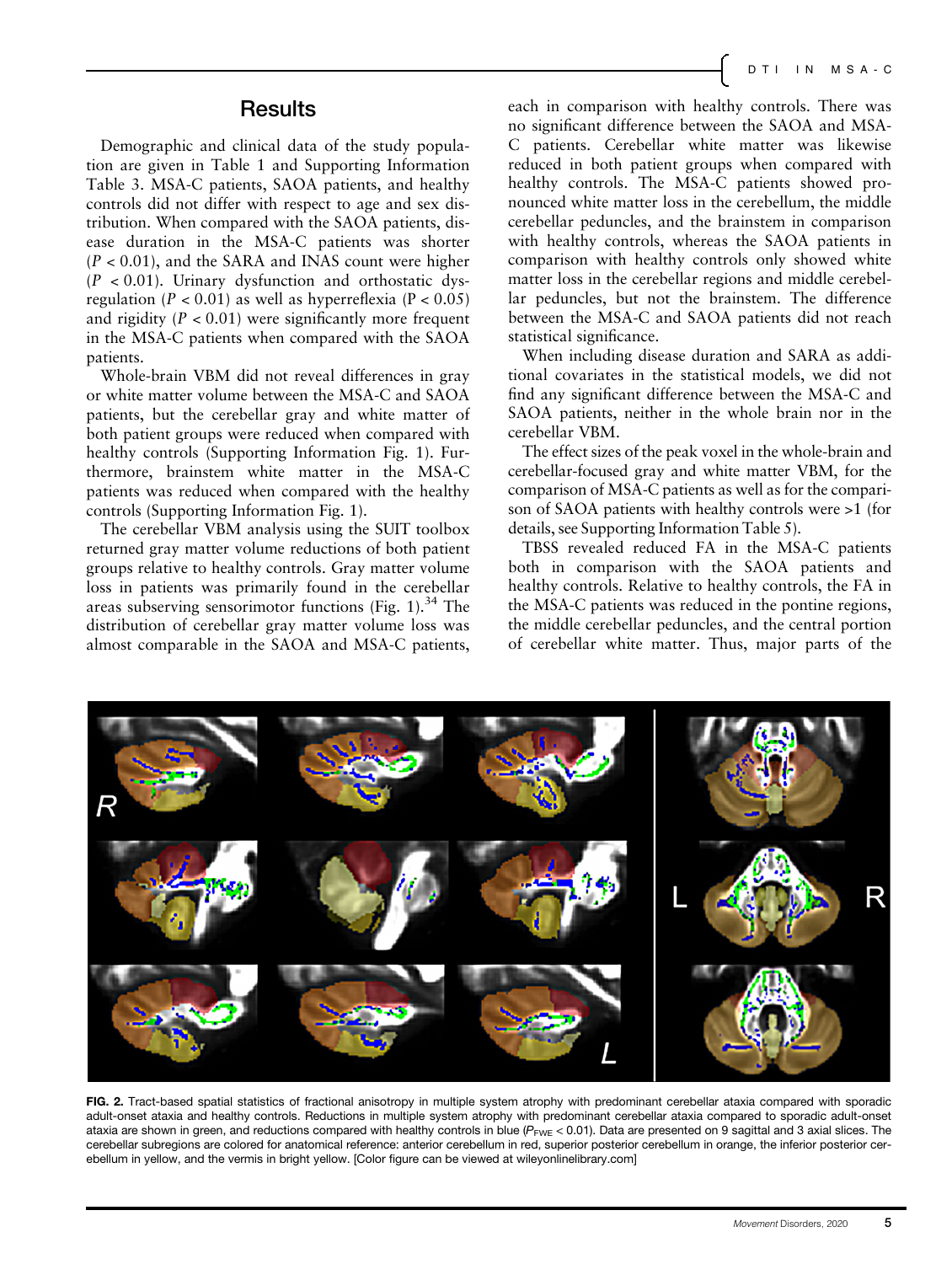

FIG. 3. Tractography-based regional analysis of fractional anisotropy along the corticospinal tract. Mean fractional anisotropy is given for multiple system atrophy with predominant cerebellar ataxia (MSA-C; blue), sporadic adult-onset ataxia (SAOA; green), and healthy controls (HC, gray). Sections of the corticospinal tract with significantly reduced fractional anisotropy in MSA-C compared with healthy controls are marked with a red line, and those with reduced fractional anisotropy compared with SAOA with an orange line (P < 0.001, Bonferroni). [Color figure can be viewed at [wileyonlinelibrary.com\]](http://wileyonlinelibrary.com)

anterior and posterior cerebellum (including white matter branching into the lobules I–IV bilaterally, V and VI right-sided, crus I, crus II, and lobule VIIb, VIIIb, and X bilaterally) were affected (Fig. 2). The comparison of MSA-C and SAOA patients revealed a similar, but less extended, pattern of FA reduction in the MSA-C patients (Fig. 2), involving the superior posterior part of the cerebellum including white matter branching into crus II bilaterally and lobule VIIb on the right side. The comparison of the SAOA patients with healthy controls did not reveal FA reduction in SAOA patients. However, there was a patchy pattern of increased FA in the SAOA patients around the left thalamus (Supporting Information Fig. 2). When adding disease duration or SARA sum score as an additional covariate in the statistical model, the distribution of decreased FA in the MSA-C patients in comparison with healthy controls was slightly less expanded, but the overall pattern remained unchanged (Supporting Information Fig. 2b and 2c).

We delineated the FA along the medial white matter– associated portion of the forceps major and minor of the corpus callosum and along the cingulum, uncinate, arcuate, inferior, and superior longitudinal and inferior fronto-occipital fasciculi, the thalamic radiation, and the corticospinal tracts across both hemispheres. Of note, the automated tracking method failed in only 29 times of 1764 total tracking attempts. The variation of the FA along the trajectories was consistent with previous reported tract characteristics for all tracts.<sup>33</sup> In the MSA-C group, the FA was reduced along the corticospinal tracts bilaterally both in comparison with healthy controls and SAOA patients (Fig. 3). However, the distribution of abnormalities was more widespread for the comparison with healthy controls than with the SAOA patients. In the right arcuate tract of the SAOA patients, the FA was reduced over a short distance representing less than 10% of the tract length (Supporting Information Fig. 3). No other significant group differences were detected.

In the delineation of AD and RD along the aforementioned white matter tracts, we did not find consistent patterns of alterations. There was a trend of increased RD in patients in comparison with healthy controls, but significant group differences were only observed in short distances representing less than 10% of the respective tracts. In detail, RD was increased in the MSA-C patients in both corticospinal tracts and the superior longitudinal fasciculus and the forceps minor of the corpus callosum in the SAOA patients, each in the comparison of the respective patient group with the group of healthy controls. AD was increased in both corticospinal tracts and the left inferior longitudinal fasciculus in the MSA-C patients and in the SAOA patients in the forceps minor of the corpus callosum and the left inferior fronto-occipital fasciculus. No significant differences between both patient groups were observed (Supporting Information Fig. 3).

There was no significant difference in the FA values along the corticospinal tract between MSA-C patients with or without pyramidal signs (for details, see Supporting Information Fig. 3d).

#### **Discussion**

This comparative MRI study provides a detailed analysis of brain volume changes and white matter microstructural alterations in MSA-C and SAOA. The gray matter volume loss detected by VBM had a similar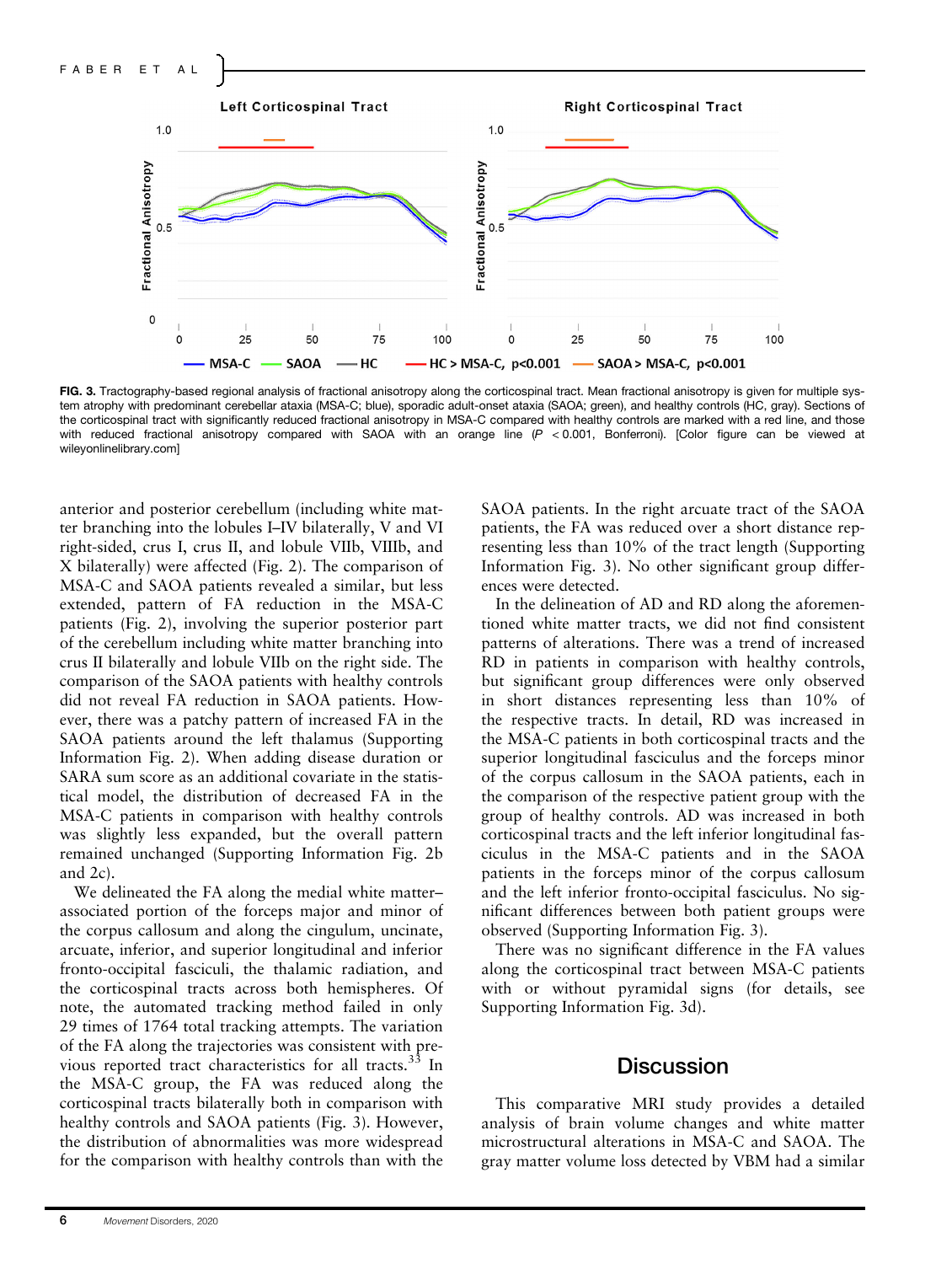extent in both patient groups, which primarily involved the sensorimotor regions of the cerebellar cortex. In MSA-C, there was additional white matter volume loss in the cerebellum and brainstem. In SAOA, however, cerebellar white matter volume was only slightly reduced, and the brainstem was relatively preserved. DTI revealed widespread microstructural alterations of white matter in the MSA-C patients affecting the cerebellum, brainstem, and corticospinal tracts that were mostly absent in the SAOA patients.

A strength of our study is the multimodal approach that thoroughly assessed the structural integrity of brain gray and white matter tissue with different stateof-the-art MRI methods. This approach provides a more comprehensive view of brain morphology than that of previous studies focusing on either structural volume or DTI changes alone.<sup>7,13,15,17,19,23,35-40</sup>

Previous volumetric and VBM studies in MSA-C have consistently shown cerebellar and brainstem volume loss.13,15,17,19,20,35-37,40 In SAOA, volume loss has been reported as being most prominent in the cerebellum, although some studies also detected involvement of the cerebellar peduncles and brainstem. A volumetric MRI study directly comparing MSA-C and SAOA found that the pattern of cerebellar atrophy was similar in both groups, but the brainstem volume was smaller in MSA-C than in  $SAOA$ <sup>15</sup>. The results of our study are consistent with these findings. In addition, they indicate that the loss of brainstem volume in MSA-C is mainly the result of the loss of white matter. We also found that in both patient groups, gray matter atrophy was most prominent in the sensorimotor regions of the cerebellum. Some of the previous volumetric and VBM studies reported gray matter loss in the basal ganglia and cortical regions in MSA-C patients.<sup>13,19</sup> We could not replicate those findings. This might be because of our small sample size and the very stringent significance level we applied to reduce the likelihood of false positive results.

Previous DTI studies in MSA-C reported abnormal diffusion parameters in the brainstem, most notably the pons, middle cerebellar peduncles, and cerebellar white matter.<sup>22</sup> In addition, supratentorial white matter, notably the corticospinal tract, internal capsule, corpus callosum, corona radiata, and cingulum were also affected.16,17,21-23,41 In an early DTI study of 3 SAOA patients, an increase of the apparent diffusion coefficient, interpreted as a loss of white matter integrity, was found in the cerebellum and brainstem.<sup>42</sup> Another study directly comparing MSA-C and SAOA found markedly reduced FA values in afferent cerebellar tracts in MSA-C that allowed a fairly good discrimination from SAOA.<sup>18</sup> The results of our study confirm the presence of widespread white matter abnormalities in MSA-C, as indicated by reduced FA, affecting not only brainstem and cerebellar fiber tracts but also the corticospinal tracts. In contrast, there were only negligible FA abnormalities in SAOA. FA is a widely used diffusion parameter to describe microstructural alterations of white matter in the brain. The additional analysis of AD and RD did not show any consistent and extended alterations that one could consider as relevant, although RD showed a strong trend toward an increase in MSA-C patients (for details, see Supporting Information Fig. 3c).

The principal finding of this study is the prominent white matter involvement in MSA-C that distinguished MSA-C from SAOA. This corresponds well to the results of a postmortem study showing that cerebellar white matter degeneration in MSA was more pronounced than that of the cerebellar cortex.<sup>43</sup> Imaging and autopsy evidence of major white matter pathology in MSA is consistent with characterization of this disease as a primary oligodendrogliopathy.<sup>44</sup>

When compared with SAOA, MSA-C has a more severe phenotype and faster disease progression.<sup>11</sup> This is also reflected by the characteristics of the patient groups of this study. SARA and INAS scores of the MSA-C patients were higher than those of the SAOA patients, although the disease duration of the MSA patients was shorter. Including ataxia severity as a covariate in the analysis did not change the results in the group comparison, and we did not find any positive or negative correlation of SARA with gray or white matter volume or FA on the high significance level corrected for multiple comparisons. Because the observed group differences between MSA-C and SAOA were not influenced by ataxia severity, they rather reflect substantial differences in the brain pathology of MSA-C patients in comparison with SAOA patients.

The MSA-C patients showed a higher prevalence of clinical pyramidal tract signs than the SAOA patients. Correspondingly, an affection of the corticospinal tracts was observed in the MSA-C patients, but not in the SAOA patients.<sup>11,16</sup> A direct comparison of MSA-C patients with and without pyramidal tract signs did not reveal differences. Because of the very small subgroups, this analysis should be considered with caution. Nevertheless, these results underline the significance of disease-specific white matter alterations in MSA-C that are not present in SAOA.

As part of the prospective SPORTAX natural history study, all patients underwent an extensive clinical characterization including careful consideration of inclusion/exclusion criteria and diagnostic categories.<sup>11</sup> Nevertheless, this study, as all others in the field of sporadic degenerative ataxia, has to contend with the problem that some patients initially diagnosed as SAOA may develop severe autonomic failure at later time points requiring a change of the clinical diagnosis to  $MSA-C.<sup>6,11</sup>$  As the disease duration was considerably longer in the SAOA when compared with the MSA-C group, we are confident that the number of such future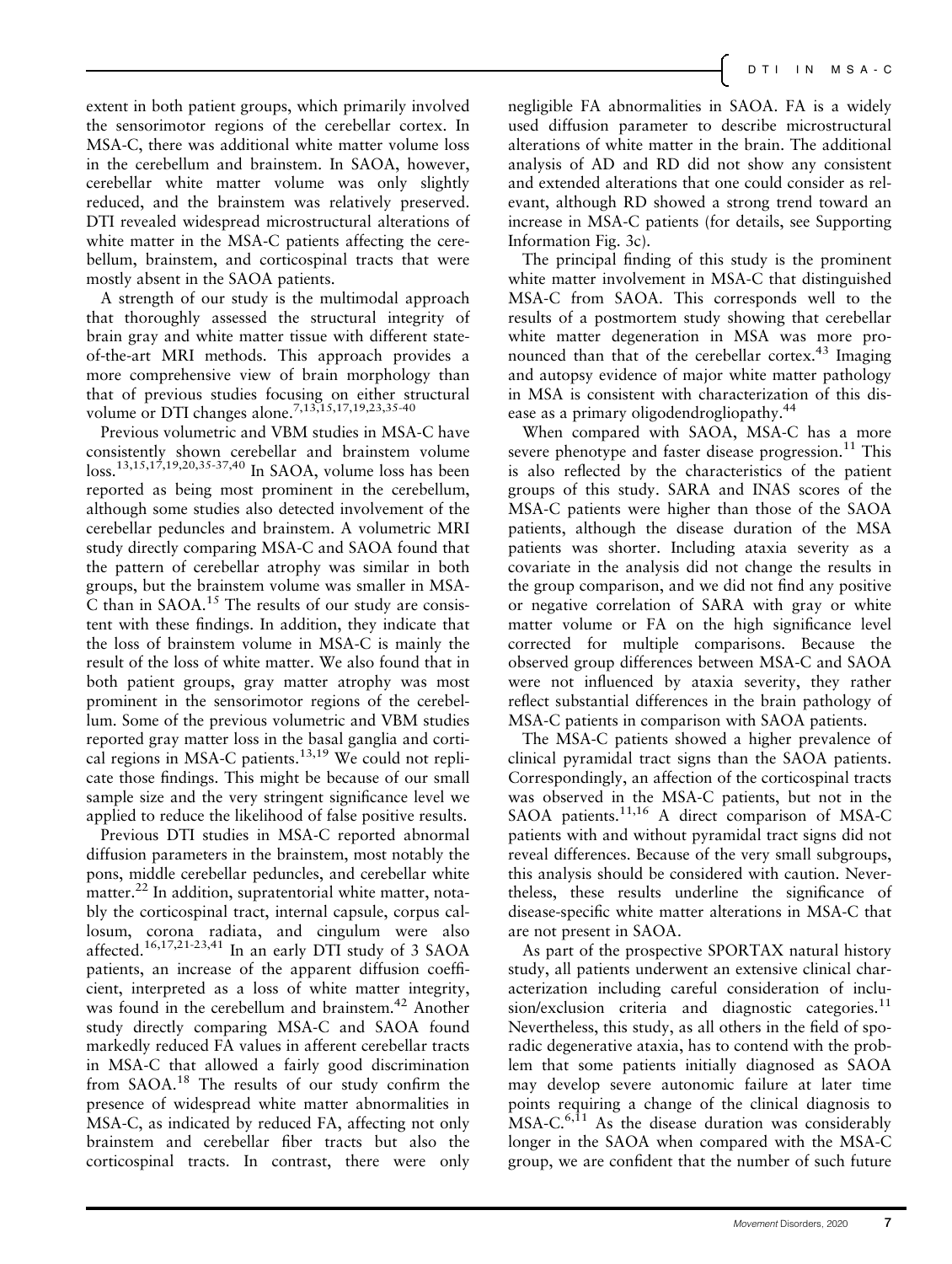"converters" in the SAOA group was low; however, within this ongoing prospective study the postmortem diagnostic confirmation was not available. Additional limitations of our study are the relatively small number of study subjects, lack of follow-up, and the uneven distribution of patients between the 2 study sites. To account for these limitations and reduce the likelihood of false positive results, we included additional covariates in the statistical analysis and reported only results with highly stringent statistical thresholds. By doing so, we may have underestimated effects and group differences.

In the multimodal imaging of our deeply phenotyped cohort, we did not find any differences in gray and white matter volumes between the MSA-C and SAOA patients, but a clear contrast of microstructural white matter alterations between the MSA-C and SAOA patients. The MSA-C patients showed alteration in the microstructure of the brainstem and cerebellar white matter as well as the corticospinal tract. Our results suggest that DTI abnormalities may aid the early diagnostic distinction between these 2 conditions, which remains a clinical challenge. $45$  To this end, longitudinal studies of larger cohorts are required. In this respect, longitudinal DTI studies of SAOA patients that convert to MSA-C would be particularly informative.

Acknowledgment: We thank all patients and volunteers who partici-pated in this study. We thank Frank Jessen, Department of Psychiatry, University of Cologne, for the contribution of control data from the DEL-CODE (German Center for Neurodegenerative Diseases (DZNE)– Longitudinal Cognitive Impairment and Dementia Study). We thank Heike Jacobi, Ina Vogt, and Marcus Grobe-Einsler for their assistance in the study execution.

### References

- 1. Schols L, Szymanski S, Peters S, et al. Genetic background of apparently idiopathic sporadic cerebellar ataxia. Hum Genet 2000;107(2): 132–137.
- 2. Moseley ML, Benzow KA, Schut LJ, et al. Incidence of dominant spinocerebellar and Friedreich triplet repeats among 361 ataxia families. Neurology 1998;51(6):1666–1671.
- 3. Abele M, Burk K, Schols L, et al. The aetiology of sporadic adultonset ataxia. Brain 2002;125(5):961–968.
- 4. Wakabayashi K, Hayashi S, Kakita A, et al. Accumulation of alphasynuclein/NACP is a cytopathological feature common to Lewy body disease and multiple system atrophy. Acta Neuropathol 1998; 96(5):445–452.
- 5. Trojanowski JQ, Revesz T, Neuropathology Working Group on MSA. Proposed neuropathological criteria for the post mortem diagnosis of multiple system atrophy. Neuropathol Appl Neurobiol 2007;33(6):615–620.
- 6. Gilman S, Wenning GK, Low PA, et al. Second consensus statement on the diagnosis of multiple system atrophy. Neurology 2008;71(9): 670–676.
- 7. Abele M, Minnerop M, Urbach H, Specht K, Klockgether T. Sporadic adult onset ataxia of unknown etiology: a clinical, electrophysiological and imaging study. J Neurol 2007;254(10):1384–1389.
- 8. Harding AE. "Idiopathic" late onset cerebellar ataxia. A clinical and genetic study of 36 cases. J Neurol Sci 1981;51(2):259–271.
- 9. Tsuchiya K, Ozawa E, Saito F, Irie H, Mizutani T. Neuropathology of late cortical cerebellar atrophy in Japan: distribution of cerebellar change on an autopsy case and review of Japanese cases. Eur Neurol 1994;34(5):253–262.
- 10. Ota S, Tsuchiya K, Anno M, Niizato K, Akiyama H. Distribution of cerebello-olivary degeneration in idiopathic late cortical cerebellar atrophy: clinicopathological study of four autopsy cases. Neuropathology  $2008;28(1):43-50$ .
- 11. Giordano I, Harmuth F, Jacobi H, et al. Clinical and genetic characteristics of sporadic adult-onset degenerative ataxia. Neurology 2017;89(10):1043–1049.
- 12. Klockgether T. Sporadic adult-onset ataxia. Handb Clin Neurol 2018;155:217–225.
- 13. Brenneis C, Boesch SM, Egger KE, et al. Cortical atrophy in the cerebellar variant of multiple system atrophy: a voxel-based morphometry study. Mov Disord 2006;21(2):159–165.
- 14. Burk K, Buhring U, Schulz JB, Zuhlke C, Hellenbroich Y, Dichgans J. Clinical and magnetic resonance imaging characteristics of sporadic cerebellar ataxia. Arch Neurol 2005;62(6):981–985.
- 15. Burk K, Globas C, Wahl T, et al. MRI-based volumetric differentiation of sporadic cerebellar ataxia. Brain 2004;127(Pt 1):175–181.
- 16. da Rocha AJ, Maia AC Jr, da Silva CJ, et al. Pyramidal tract degeneration in multiple system atrophy: the relevance of magnetization transfer imaging. Mov Disord 2007;22(2):238–244.
- 17. Dash SK, Stezin A, Takalkar T, et al. Abnormalities of white and grey matter in early multiple system atrophy: comparison of parkinsonian and cerebellar variants. Eur Radiol 2019;29(2):716–724.
- 18. Fukui Y, Hishikawa N, Sato K, et al. Characteristic diffusion tensor tractography in multiple system atrophy with predominant cerebellar ataxia and cortical cerebellar atrophy. J Neurol 2016;263(1): 61–67.
- 19. Minnerop M, Specht K, Ruhlmann J, et al. Voxel-based morphometry and voxel-based relaxometry in multiple system atrophy-a comparison between clinical subtypes and correlations with clinical parameters. Neuroimage 2007;36(4):1086–1095.
- 20. Yang H, Wang N, Luo X, et al. Cerebellar atrophy and its contribution to motor and cognitive performance in multiple system atrophy. Neuroimage Clin 2019;23:101891.
- 21. Zanigni S, Evangelisti S, Testa C, et al. White matter and cortical changes in atypical parkinsonisms: a multimodal quantitative MR study. Parkinsonism Relat Disord 2017;39:44–51.
- 22. Heim B, Krismer F, Seppi K. Structural imaging in atypical parkinsonism. Int Rev Neurobiol 2018;142:67–148.
- 23. Wang PS, Wu HM, Lin CP, Soong BW. Use of diffusion tensor imaging to identify similarities and differences between cerebellar and parkinsonism forms of multiple system atrophy. Neuroradiology 2011;53(7):471–481.
- 24. Wang PS, Yeh CL, Lu CF, Wu HM, Soong BW, Wu YT. The involvement of supratentorial white matter in multiple system atrophy: a diffusion tensor imaging tractography study. Acta Neurol Belg 2017;117(1):213–220.
- 25. Wenning GK, Tison F, Seppi K, et al. Development and validation of the Unified Multiple System Atrophy Rating Scale (UMSARS). Mov Disord 2004;19(12):1391–1402.
- 26. Schmitz-Hubsch T, du Montcel ST, Baliko L, et al. Scale for the assessment and rating of ataxia: development of a new clinical scale. Neurology 2006;66(11):1717–1720.
- 27. Jacobi H, Rakowicz M, Rola R, et al. Inventory of Non-Ataxia Signs (INAS): validation of a new clinical assessment instrument. Cerebellum 2013;12(3):418–428.
- 28. Ashburner J, Friston KJ. Voxel-based morphometry—the methods. Neuroimage 2000;11(6 Pt 1):805–821.
- 29. Diedrichsen J, Balsters JH, Flavell J, Cussans E, Ramnani N. A probabilistic MR atlas of the human cerebellum. Neuroimage 2009; 46(1):39–46.
- 30. Smith SM, Jenkinson M, Woolrich MW, et al. Advances in functional and structural MR image analysis and implementation as FSL. Neuroimage 2004;23(suppl 1):S208–S219.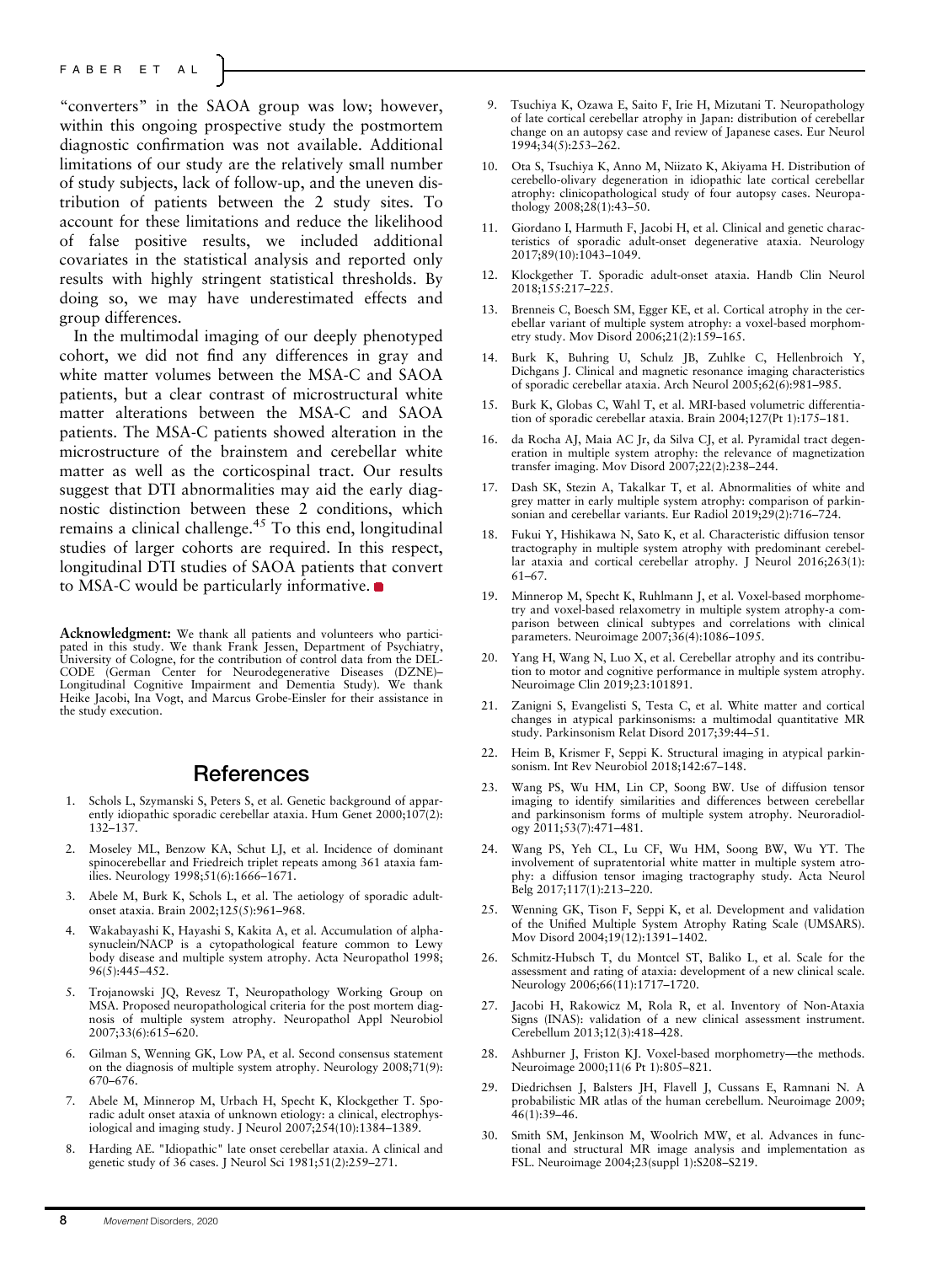- 31. Ashburner J. A fast diffeomorphic image registration algorithm. Neuroimage 2007;38(1):95–113.
- 32. Smith SM, Jenkinson M, Johansen-Berg H, et al. Tract-based spatial statistics: voxelwise analysis of multi-subject diffusion data. Neuroimage 2006;31(4):1487–1505.
- 33. Yeatman JD, Dougherty RF, Myall NJ, Wandell BA, Feldman HM. Tract profiles of white matter properties: automating fiber-tract quantification. PLoS One 2012;7(11):e49790.
- 34. Diedrichsen J, Zotow E. Surface-based display of volume-averaged cerebellar imaging data. PLoS One 2015;10(7):e0133402.
- 35. Krismer F, Wenning GK. Multiple system atrophy: insights into a rare and debilitating movement disorder. Nat Rev Neurol 2017; 13(4):232–243.
- 36. Hauser TK, Luft A, Skalej M, et al. Visualization and quantification of disease progression in multiple system atrophy. Mov Disord 2006;21(10):1674–1681.
- 37. Specht K, Minnerop M, Muller-Hubenthal J, Klockgether T. Voxel-based analysis of multiple-system atrophy of cerebellar type: complementary results by combining voxel-based morphometry and voxel-based relaxometry. Neuroimage 2005;25(1):287–293.
- 38. Villanueva-Haba V, Garces-Sanchez M, Bataller L, Palau F, Vilchez J. Neuroimaging study with morphometric analysis of hereditary and idiopathic ataxia. Neurologia 2001;16(3):105–111.
- 39. Wullner U, Klockgether T, Petersen D, Naegele T, Dichgans J. Magnetic resonance imaging in hereditary and idiopathic ataxia. Neurology 1993;43(2):318–325.
- 40. Specht K, Minnerop M, Abele M, Reul J, Wullner U, Klockgether T. In vivo voxel-based morphometry in multiple system atrophy of the cerebellar type. Arch Neurol 2003;60(10):1431–1435.
- 41. Blain CR, Barker GJ, Jarosz JM, et al. Measuring brain stem and cerebellar damage in parkinsonian syndromes using diffusion tensor MRI. Neurology 2006;67(12):2199–2205.
- 42. Della Nave R, Foresti S, Tessa C, et al. ADC mapping of neurodegeneration in the brainstem and cerebellum of patients with progressive ataxias. Neuroimage 2004;22(2):698–705.
- 43. Matsusue E, Fujii S, Kanasaki Y, Kaminou T, Ohama E, Ogawa T. Cerebellar lesions in multiple system atrophy: postmortem MR imagingpathologic correlations. Am J Neuroradiol 2009;30(9):1725–1730.
- 44. Wenning GK, Stefanova N, Jellinger KA, Poewe W, Schlossmacher MG. Multiple system atrophy: a primary oligodendrogliopathy. Ann Neurol 2008;64(3):239–246.
- 45. Kim HJ, Jeon B, Fung VSC. Role of magnetic resonance imaging in the diagnosis of multiple system atrophy. Mov Disord Clin Pract 2017;4(1):12–20.

### Supporting Data

Additional Supporting Information may be found in the online version of this article at the publisher's web-site.